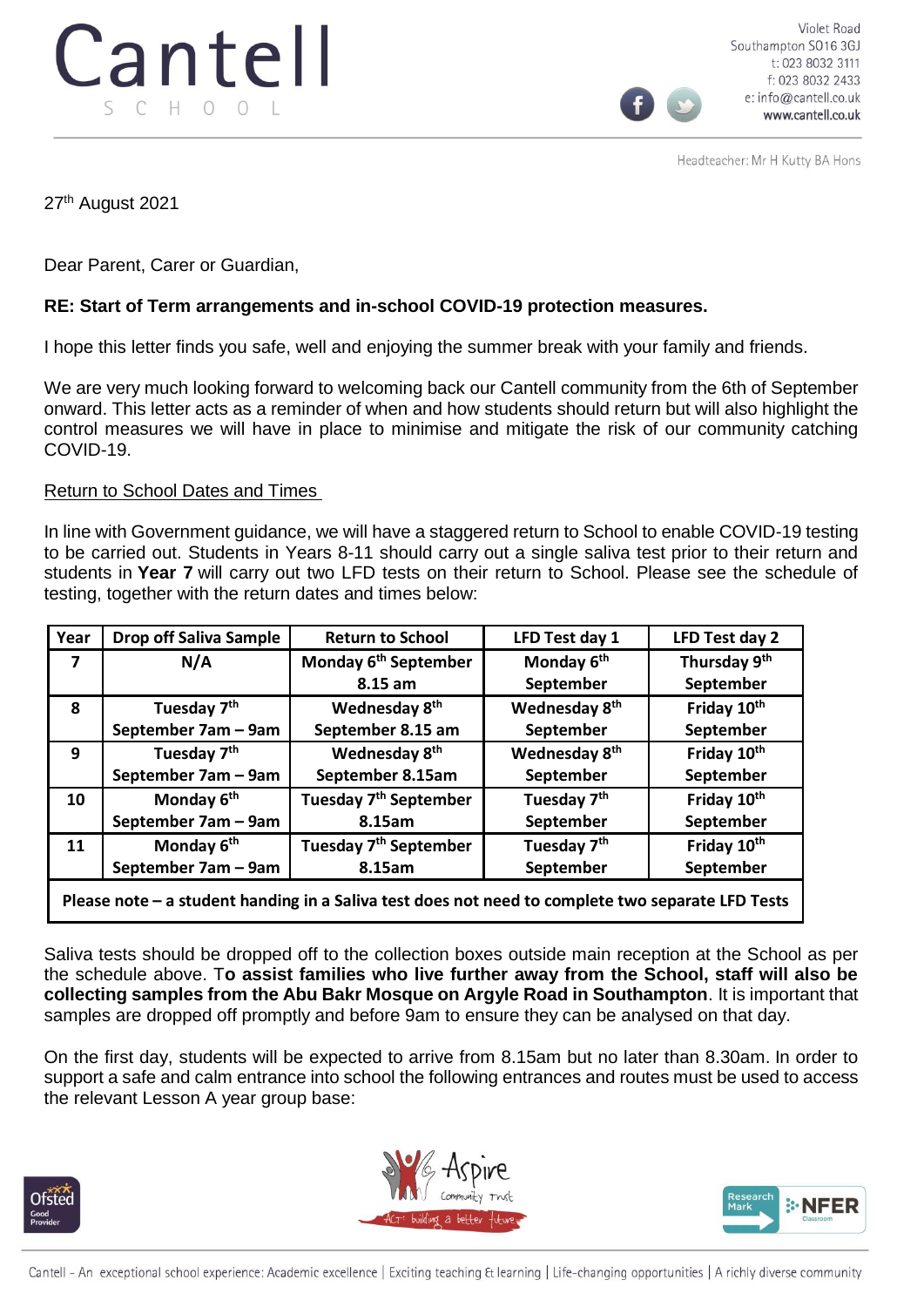Year 7 will enter via the main student entrance and walk straight in to the Humanities corridor.

Year 8 will enter via the turning circle entrance, walk through the canopy to the rear walk way and enter via the rear stairwell of Humanities and proceed up the stairs to the English corridor.

Year 9 will enter via the main student entrance and turn left and walk up the stair well to the next floor and into the Languages and downstairs science corridor.

Year 10 will enter via the turning circle entrance, walk through the canopy to the rear walk way entering the building via the rear stair well nearest technology. They must then head up to the top floor entering the top science corridor.

Year 11 will enter via the main student entrance and turn right and walk up the stair well to the top floor and into the mathematics corridor.

Further details of our return to School along with other key information is available in our Parent Guide: [https://www.cantell.co.uk/force\\_download.cfm?id=7009](https://www.cantell.co.uk/force_download.cfm?id=7009)

## COVID-19 Protection Measures

There will no longer be any 'bubbles', staggered days or self-isolation for contacts of those who test positive for COVID-19. Whilst it has been a huge relief to get life back to some level of normality over the last few weeks, we know the rate of infections in the England is rising and we must learn from the experience in Scotland where schools returned two weeks ago and are seeing an exponential rise in cases. Whilst in both Countries, serious illness from COVID-19 remains low, my priority has to be ensuring our students have an uninterrupted exceptional experience in School, allowing them to continue their growth, both academically and socially. In order to minimise and mitigate the risk of transmission of COVID-19 in School we will continue to:

- 1. Maintain and encourage amongst our community the highest levels of hand hygiene. To do this we will be continuing with hand washing and hand sanitising stations around the School. Of course, they will not be every-where, so I strongly advice students carry their own small bottle.
- 2. Maintain the best levels of ventilation we can by ensuring all windows and doors are open. Of course, we will be sensitive that the consequential temperature in the room might require students and staff to wear their outdoor clothing in class.
- 3. Maintain weekly asymptomatic testing through either the saliva or lateral flow device tests.

Face Coverings - I appreciate the topic of "to wear or not to wear" has been controversial over the past 18 months and I join others in welcoming the relief of not having to wear a face covering over the last few weeks. I have, however, like many of you, continued to wear one indoors, where there are larger crowds, and the chances of contracting COVID-19 are greater.

We have, as you know, in the past mandated the use of face coverings, sometimes above Government guidance and I have been blown away each and every-time by the responsibility and commitment shown by our community. Times have changed, particularly with the effectiveness of the vaccine programme and I do not feel it is fair to mandate this again, particularly when restrictions have been lifted elsewhere. It is clear, however, that the more of our community that wear a face covering in School, the lower the chance of transmission and disruption to children`s education and it is on this basis that I recommend the continued use of face coverings in School and in particular when in large crowds indoors. I must be clear, the choice to wear a face covering through the day or at certain parts of the day lie with the individual and in the case of children, with them and their parents, carers, and guardians.